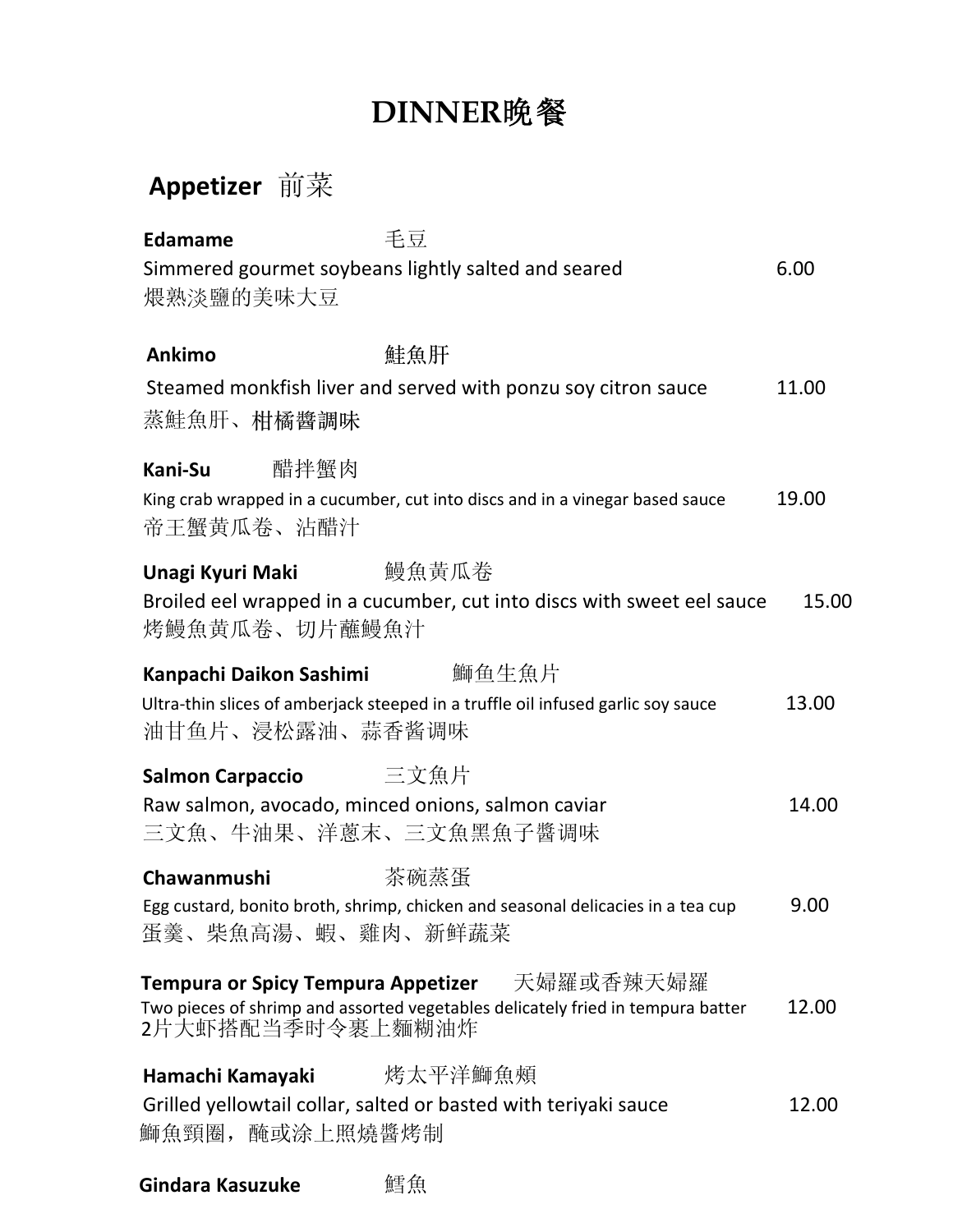Simply grilled sake paste marinated codfish, slightly sweet yet satisfying 16.00 烤鱈魚、清酒醬醃製、微甜美味

#### Soup 湯 お椀物

| <b>Miso Soup</b><br>味噌湯            |                                                                                                                                      | 4.00  |
|------------------------------------|--------------------------------------------------------------------------------------------------------------------------------------|-------|
| Akadashi<br>紅味增湯                   | Dark miso soup with nameko mushrooms or little neck clams<br>浓味噌湯、配滑子菇或蛤蜊                                                            | 7.00  |
| 沙拉<br>Salad                        | サラダ                                                                                                                                  |       |
| <b>Green Salad</b>                 | 蔬菜沙拉<br>Mixed greens with carrot ginger dressing or sesame vinaigrette<br>各種新鲜蔬菜、加紅蘿卜、姜汁或芝麻醬                                         | 6.00  |
| <b>Seaweed Salad</b><br>各式海菜、配淡醬調料 | 海帶沙拉<br>A variety of seaweed, with a light soy vinaigrette dressing                                                                  | 9.00  |
|                                    | 帝王蟹牛油果沙拉<br><b>King Crab Avocado Salad</b><br>Chopped avocado, king crab meat and mayonnaise topped with tobiko<br>帝王蟹肉拌碎牛油果、飛魚卵、蛋黃醬 | 15.00 |
|                                    |                                                                                                                                      |       |

### **ROLL SUSHI LIST** 壽司卷清單 巻物リスト

| 吞拿魚<br><b>TUNA</b><br>鉄火                               | <b>YELLOWTAIL &amp; SCALLION</b> 黄尾魚&大蔥<br>ネギはまち |
|--------------------------------------------------------|--------------------------------------------------|
| 辣金槍魚<br>SPICY TUNA<br>スパイシー鉄火                          | 辣黃尾魚<br>YELLOWTAIL<br><b>SPICY</b><br>スパイシーはまち   |
| SALMON 三文魚<br>サーモン                                     | 鰻魚<br>EEL<br>うなぎ                                 |
| SALMON SKIN 三文魚皮<br>しゃけ皮                               | <b>CALIFORNIA</b> 加利福尼亞卷<br>カニかまぼことアボカド          |
| 黃瓜<br><b>CUCUMBER</b><br>かっぱ                           | AVOCADO 牛油果<br>アボカド                              |
| <b>PLUM</b><br><b>PASTE &amp;</b><br>PERILLA<br>楊梅糊和紫蘇 | <b>SIMMERED</b><br><b>SQUASH</b><br>煨南瓜          |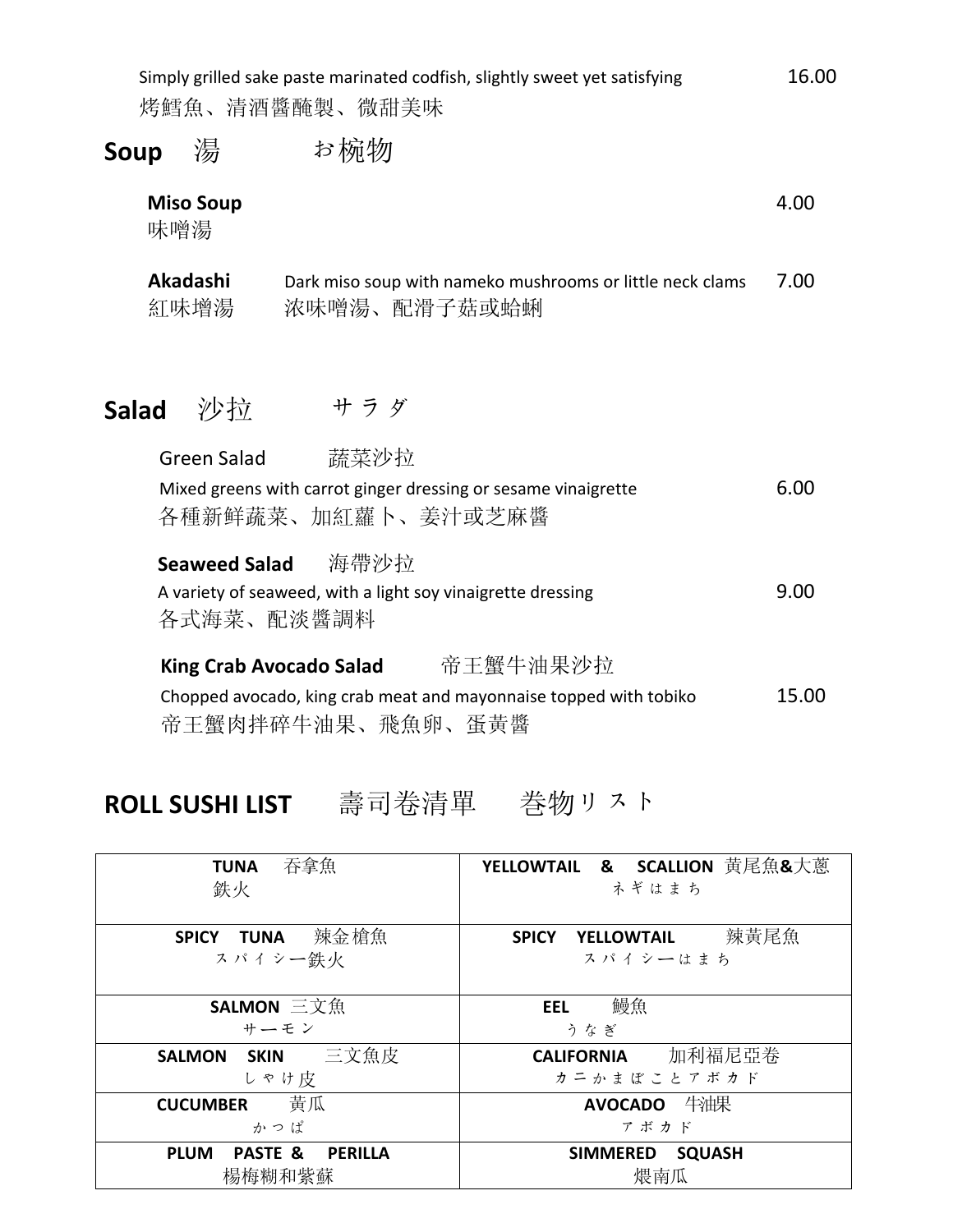| 梅しそ                                                                                                                                                                                |       | かんぴょう              |  |                 |
|------------------------------------------------------------------------------------------------------------------------------------------------------------------------------------|-------|--------------------|--|-----------------|
| Sushi "UME"                                                                                                                                                                        |       | "UME"壽司            |  | 28.00           |
| Most acceptable basic assortment of Tuna, Salmon, Yellowtail, Fluke,<br>and others of sushi and your selection of two rolls<br>吞拿魚、三文魚、黃尾魚、比目魚和其它选择、可選擇兩個壽司<br>桊                   |       |                    |  |                 |
| <b>Sushi Special "TAKE"</b>                                                                                                                                                        |       | 特别壽司 "TAKE"        |  | 34.00           |
| Our chef's choice assortments with a little unique touch of<br>Eight exceptional pieces of sushi and your selection of one roll<br>八個特殊推荐壽司、一個壽司卷                                  |       |                    |  |                 |
| Sushi Deluxe "MATSU"                                                                                                                                                               |       | 豪華壽司 "MATSU"       |  | 45.00           |
| Most spectacular ten pieces of sushi selected by our<br>Executive Chef "MEGURO" and your selection of one roll<br>主厨"MEGURO"推荐最豪华的十块壽司、可選壽司卷                                       |       |                    |  |                 |
| Sushi Hatsuhana "PICK 10"                                                                                                                                                          |       | 初花壽司 "PICK 10"     |  | 38.00           |
| Your choice of ten pieces of sushi and one roll from the "Hatsuhana"<br>List". Maximum two pieces per each kind of fish<br>可选十个壽司、一個壽司卷,一种鱼最多可选两块。                                 |       |                    |  |                 |
| "OMAKASE"                                                                                                                                                                          | "石宴"  |                    |  |                 |
| Leave your selection to CHEF "MEGURO", a style to be innovative and<br>surprising in the series of plate receives the highest quality, freshness, and a<br>spectacular experience. |       |                    |  |                 |
| 廚師"MEGURO"推荐, 最具创新的、高品质、最新鲜的超级體驗。                                                                                                                                                  |       |                    |  |                 |
| A) TSUKIJI (10 PIECES)<br><b>B) EDOMAE (15 PIECES)</b>                                                                                                                             |       | $(10^)$<br>$(15+)$ |  | 70.00<br>100.00 |
| Kaisen Chirashi                                                                                                                                                                    | 海鮮散壽司 |                    |  | 38.00           |

Sensational presentation of scattered raw sashimi, shellfish, and vegetables with colorful toppings served on a bowl with sushi rice 生魚片、貝殼類、蔬菜和壽司飯